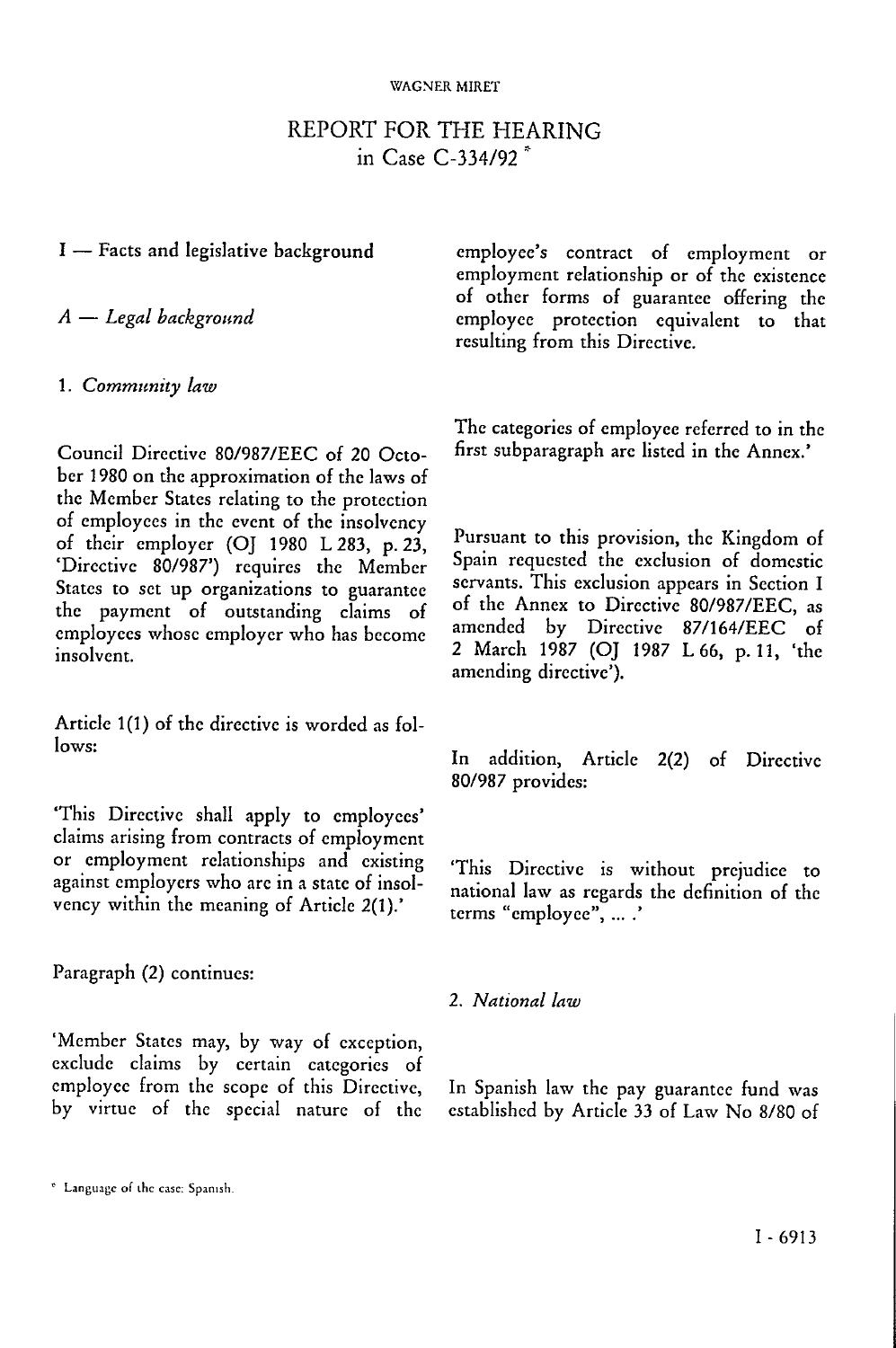10 March 1980 on the statute for employees ('the Employees' Statute').

Under this provision, the guarantee fund has to pay employees salary unpaid by reason of insolvency, cessation of payments, bankruptcy and liquidation.

Pursuant to Article 1(1), the Employees' Statute applies to

'employees who supply, voluntarily and in return for remuneration, services on behalf of other persons in the framework of the organization and under the direction of a third party, whether a natural or legal person, referred to as the employer or contractor.'

However, Article 1(3)(c) excludes

'activity which is limited to performing functions as a director or a member of administrative bodies in undertakings which take the legal form of a company, provided that such activity is limited to performing tasks inherent in functions of that kind.'

Article 2(1)(a) of the Employees' Statute then refers to higher management staff not covered by Article 1(3)(c), reproduced above, as being among the special employment relationships which are to be covered by special rules pursuant to Article 2a of the supplementary provisions.

Finally, Article 3 of Decree No 1382/85 of 1 August 1985, adopted pursuant to Article  $2(1)(a)$  mentioned above, provides that the rights and obligations concerning the employment relationship of higher management staff are governed by the intention of the parties, without prejudice to submission to the rules in the Decree in question and to any other rules which may be applicable. With regard to other provisions of the general legislation on employment, including the Employees' Statute, they are applicable only where the Decree refers to them expressly or where the contract specifically stipulates for them.

Article 15 of the Decree, which lists the guarantees available to higher management staff, refers to Articles 27(2), 29 and 32 of the Employees' Statute, but not to Article 33.

*B* — *The proceedings pending before the national court* 

Mr Wagner Miret, a member of the higher management staff of CEP Catalana SA, was dismissed under a 'redundancy' procedure authorized on 24 November 1989 by the head of the Local Labour Department of the Labour Department of the Autonomous Community of Catalonia.

By order of 9 November 1990, CEP Catalana SA was declared insolvent by the Juzgado de lo Social No 9, Barcelona, in the framework of another action for compensation for authorized dismissal which is not in issue in the present proceedings.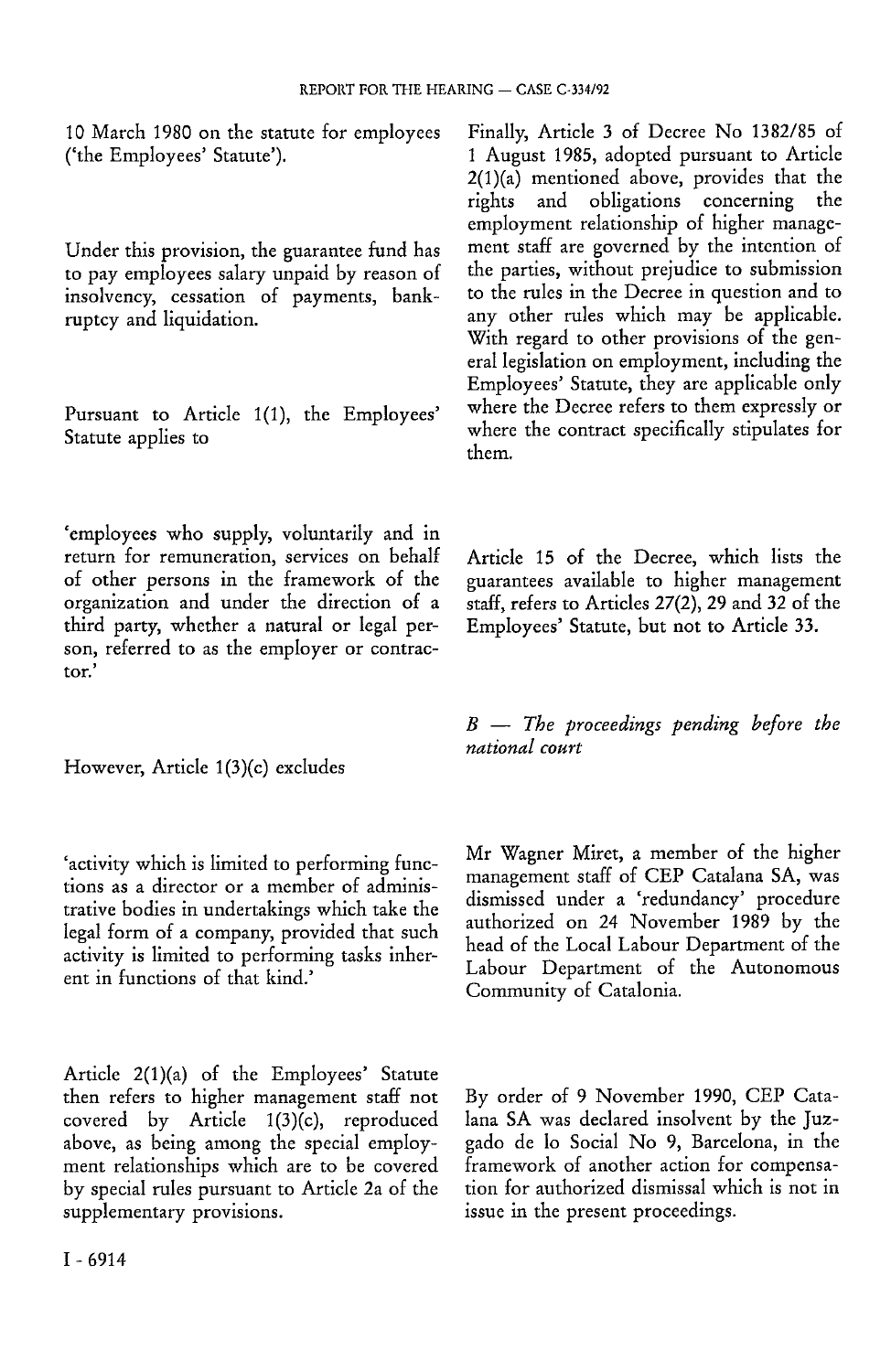Mr Wagner Miret then brought an action before the Juzgado de Io Social No 27, Barcelona, for the salary which was not paid to him between 1 October 1989 and 30 November 1989, and for the appropriate severance payments, together amounting to PTA 434 880.

By judgment of 1 December 1991 the Juzgado de lo Social No 27, Barcelona, dismissed Mr Wagner Miret's action.

He then appealed to the Tribunal Superior de Justicia, Catalonia.

C — *Questions referred to the Court* 

The question whether an executive can claim to be covered by the Spanish provisions protecting employees in the event of their employers' insolvency is much debated in Spanish law. Article 15 of Decree No 1382/85, which describes the guarantees available to that category of employee docs not refer to Article 33 of the Employees' Statute.

Considering that this question had to be resolved in the light of Community law, the Tribunal Superior de Justicia, Catalonia, stayed the proceedings by order of 31 July 1992, received by the Court on 4 August following, and referred the following questions to the Court of Justice of the European Communities for a preliminary ruling under Article 177 of the Treaty:

- 1. Does Directive 80/987/EEC of 20 October 1980 apply to all employees, to the exclusion of those listed in the Annex to the said Directive (87/164/EEC of 11 March 1987)?
- 2. In view of the fact that Spain has not included in the Annex to Directive 87/164/EEC of 11 March 1987, which supplements the original Annex following Spain's accession to the Community, the specific exception concerning higher management staff, may such persons be excluded from the general application of the guarantees provided for in Directive 80/987/EEC?
- 3. In the event that the guarantees under Directive 80/879/EEC apply to higher management staff in Spain, should the specific implementation thereof be carried out by the ordinary body envisaged for all other employees (Fondo de Garantía Salarial) or by means of compensation payable directly by the State?

As the order for reference shows, the Tribunal Supremo took the view that Directive 80/987 does not apply to higher management staff. The Tribunal Superior de Justicia, Catalonia, is not of the same opinion.

II — Procedure before the Court

Pursuant to Article 20 of the Protocol on the Statute of the Court of Justice, written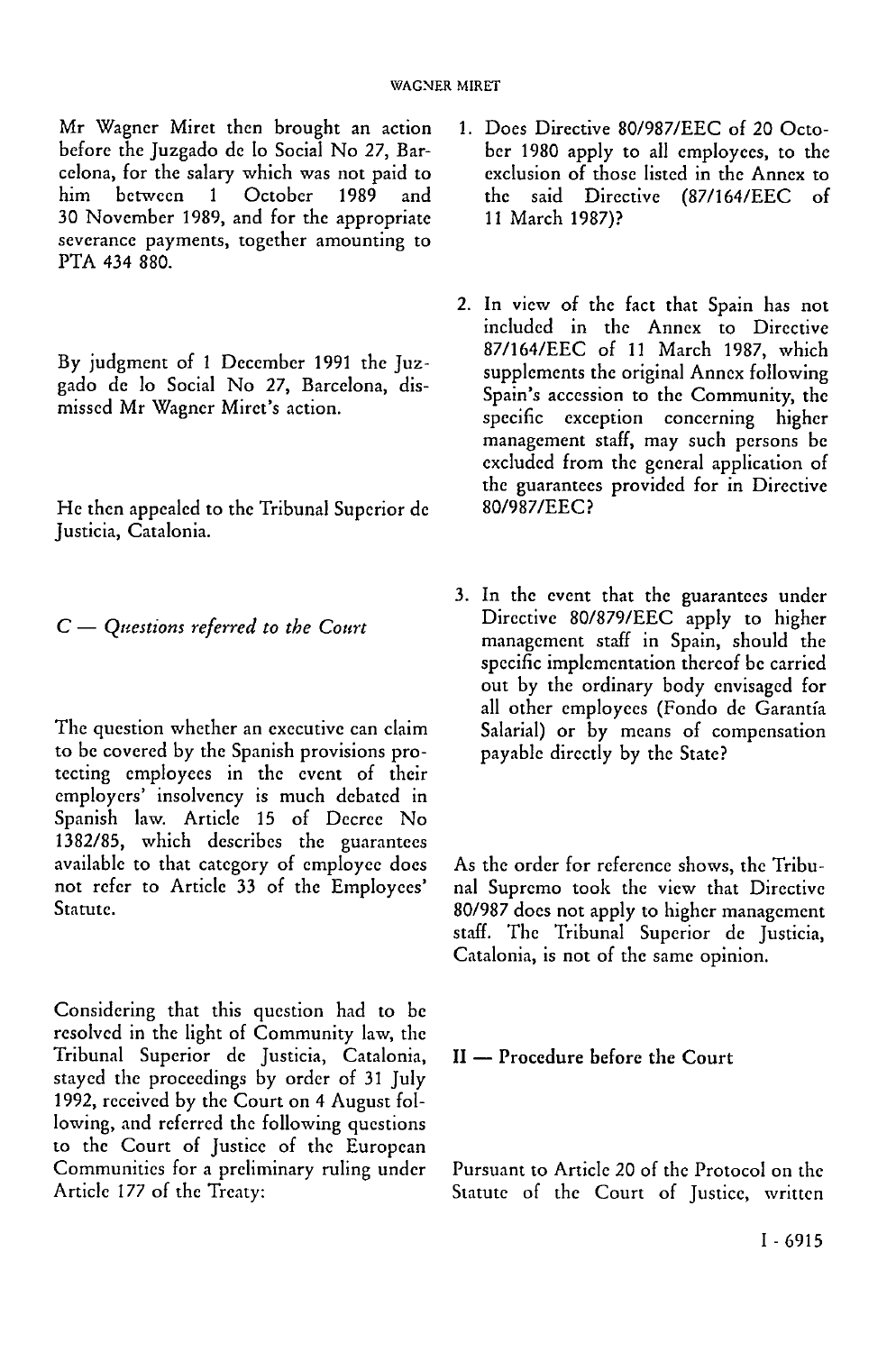observations were submitted by Mr T. Wagner Miret, represented by F. Varela Castro, of the Barcelona Bar, and by the Commission of the European Communities, represented by K. Banks and B. Rodriguez, of its Legal Service, acting as Agents.

By decision of 17 May 1993 the Court decided, pursuant to Article 95(1) and (2) of the Rules of Procedure, to assign the case to the Fifth Chamber of the Court.

Ill — Summary of the written observations submitted to the Court

*A* — *First question* 

*Mr Wagner Miret* asks the Court to reply to the first question that Directive 80/987/EEC is 'applicable to all employees, with the exception of those excluded from its scope by Directive 87/164/EEC of 11 March 1987'.

According to the *Commission,* it is necessary to reason in two stages for the purpose of determining whether employees are entitled to the protection laid down by the directive.

Firstly, the national court must, in accordance with Article 2(2) of Directive 80/987, consider whether the employees in question are employees within the meaning of national law.

If so, the court must then establish that the employees in question are not excluded from the scope of the directive by virtue of Article 1(2) thereof.

Consequently the Commission proposes that the reply to the first question should be that 'Directive 80/987/EEC must be interpreted as meaning that its provisions apply to all categories of employee defined as such by national law, with the exception of those listed in the Annex to the directive'.

*B* — *Second question* 

*Mr Wagner Miret* asks the Court to reply to the second question that higher management staff are not excluded from the scope of the guarantees provided for by Directive 80/987/EEC.

The *Commission* for its part proposes that the reply be that 'in so far as national law classifies members of the higher management staff as employees, a Member State cannot exclude that category of employee from the<br>scope of application of Directive scope of application of Directive 80/987/EEC, as amended by Directive 87/164/EEC, if it is not included in the Annex to that directive'.

According to the Commission, members of the higher management staff are employees within the meaning of Spanish law. This category of employee meets the definition in Article 1(1) of the Employees' Statute and is referred to in Article 2, entitled 'Special Employment Relationships'. However, an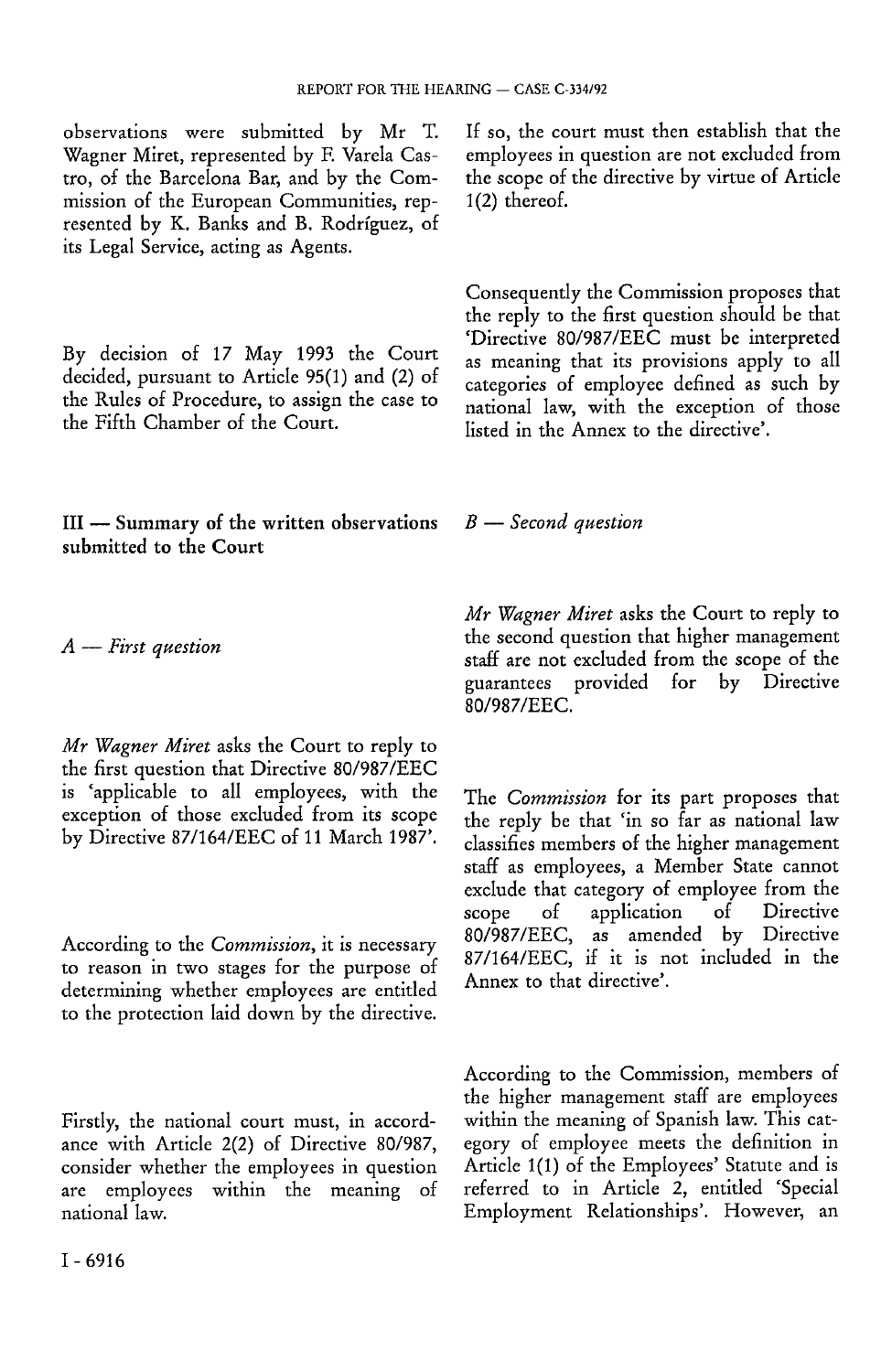exception must be made for higher management staff who are also directors or members of administrative bodies within the meaning of Article l(3)(c) of the Statute.

The Commission adds that higher management staff are not included in the categories of employee excluded from the scope of the directive who are mentioned in the Annex to the amending directive.

The Commission concludes that in the present case higher management staff are not excluded from the scope of the directive.

## C — *Third question*

*Mr Wagner Miret* asks the Court to reply to the third question that 'the Spanish pay guarantee fund is responsible for the guarantees provided for by Directive 80/987/EEC for employees who are members of the higher management staff in the event of the undertaking's insolvency and such responsibility is not limited to salary payments, but its scope is that laid down by Article 33 of the Employees' Statute'.

Mr Wagner Miret observes that the question whether the guarantee extends to all the employer's debts or whether it covers only remunerations is much debated in Spanish law.

The *Commission* considers that, as Spanish law has set up a body to implement the directive, it is for that body to pay amounts owed to higher management staff.

In this connection it points out that there is no unanimous interpretation of the provisions of Spanish law. It adds that if, after examining the situation, the Spanish court concludes that the fund established by Article 33 of the Spanish Law does not have to make such payments by reason of its functions, its organization or its system of finance, the position would be similar to that referred to by the judgment of 19 November 1991 in Cases C-6/90 and C-9/90 *Francovich and Others* [1991] ECR 1-5357. The Spanish State could be compelled to compensate the persons concerned because it has not taken the appropriate measures to implement the directive.

Therefore the Commission proposes that the reply be that 'the application of the guarantees provided for by Directive 80/987/EEC to the higher management staff of undertakings who are wrongly excluded from the payment of such guarantees by national law devolves in principle upon the body normally prescribed for other employees'.

IV — Reply to the Court's question

The Commission considers that

'the application of the guarantees provided for by Directive 80/987/EEC to the higher management staff of undertakings who are